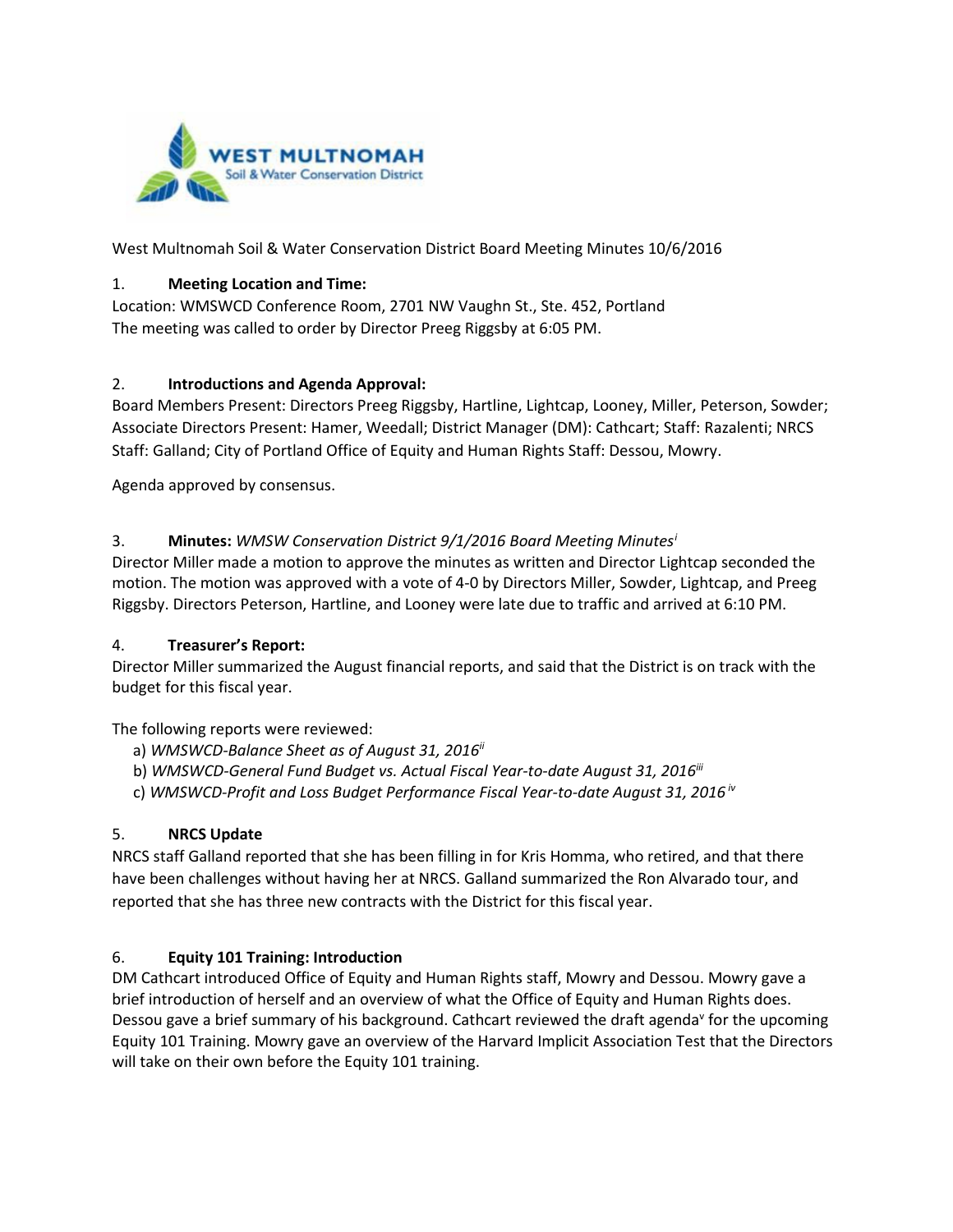# 7. **Oregon Association of Conservation District (OACD) Business Meeting**

Director Preeg Riggsby announced that the OACD business meeting is coming up, and that she planned to go as a representative of the District. DM Cathcart is going as well. Director Lightcap will be attending as part of OACD. Director Hartline made a motion for Director Preeg Riggsby to represent and vote on behalf of the Board at the OACD meeting. Director Miller seconded the motion. The motion was approved (6-0). Director Preeg Riggsby gave an overview of the new OACD bylaws. Director Lightcap announced that some of the discussion at the meeting will be on how the OACD can improve. DM Cathcart gave an overview of the OACD business meeting agenda and told Directors to let staff member Razalenti know if they have any interest in going so she can get participation registration taken care of.

# 8. **SDIS best Practices: Oregon Ethics Law Checklist & Ethics Policy Resolution**

Director Preeg Riggsby summarized the Ethics Policy<sup>vi</sup> for the District to adopt, and read the resolution to adopt the policy. Director Sowder made the motion to approve the Ethics Policy Resolution and Director Looney seconded the motion. The motion was approved with a vote of 6-0. Director Preeg Riggsby read from the SDAO Oregon Ethics Law Checklist for the Board to sign off on. The checklist answers were agreed upon by general consensus and Director Preeg Riggsby filled it out and signed.

# 9. **Directors', Associate Directors', and District Manager Check In Reports**

DM Cathcart called attention to staff reports<sup>vii</sup>, and gave a brief overview of the Ron Alvarado tour. He gave an update on the Sturgeon Lake project. There is concern for the Army Corps of Engineers to secure the construction funding this fiscal year. The construction contract will need to be signed by September 2017 in order to get funding in future fiscal years.

Director Looney reported on the Ron Alvarado tour, as well as a Department of Environmental Quality (DEQ) air quality meeting that she attended on October  $5<sup>th</sup>$ . There was a lot of civic participation at the DEQ meeting, requesting the DEQ hold those accountable that are adding to air pollution.

Associate Director Hamer attended the East Multnomah Soil & Water Conservation District and passed around their agenda, as well as an article about pest-resistant bulbs.

Director Peterson reported that garbage is being left on the beach on Sauvie Island, Oregon Department of Fish and Wildlife and residents are concerned about this ongoing problem.

Director Sowder reported that Multnomah County had a meeting about accessory structures and zoning. Part of the meeting was to clarify when accessory structures are being used for illegal use.

Director Lightcap reported that there might be discussion at the OACD business meeting about partnering Districts together.

Director Preeg Riggsby reported that she will be in town more often than she has been over the summer.

Associate Director Anderson reported that he has been working on fish passage and climate change around the state through his work. He is planning to meet with District staff Gall and Kern-Korot to discuss climate change and the streams within the district.